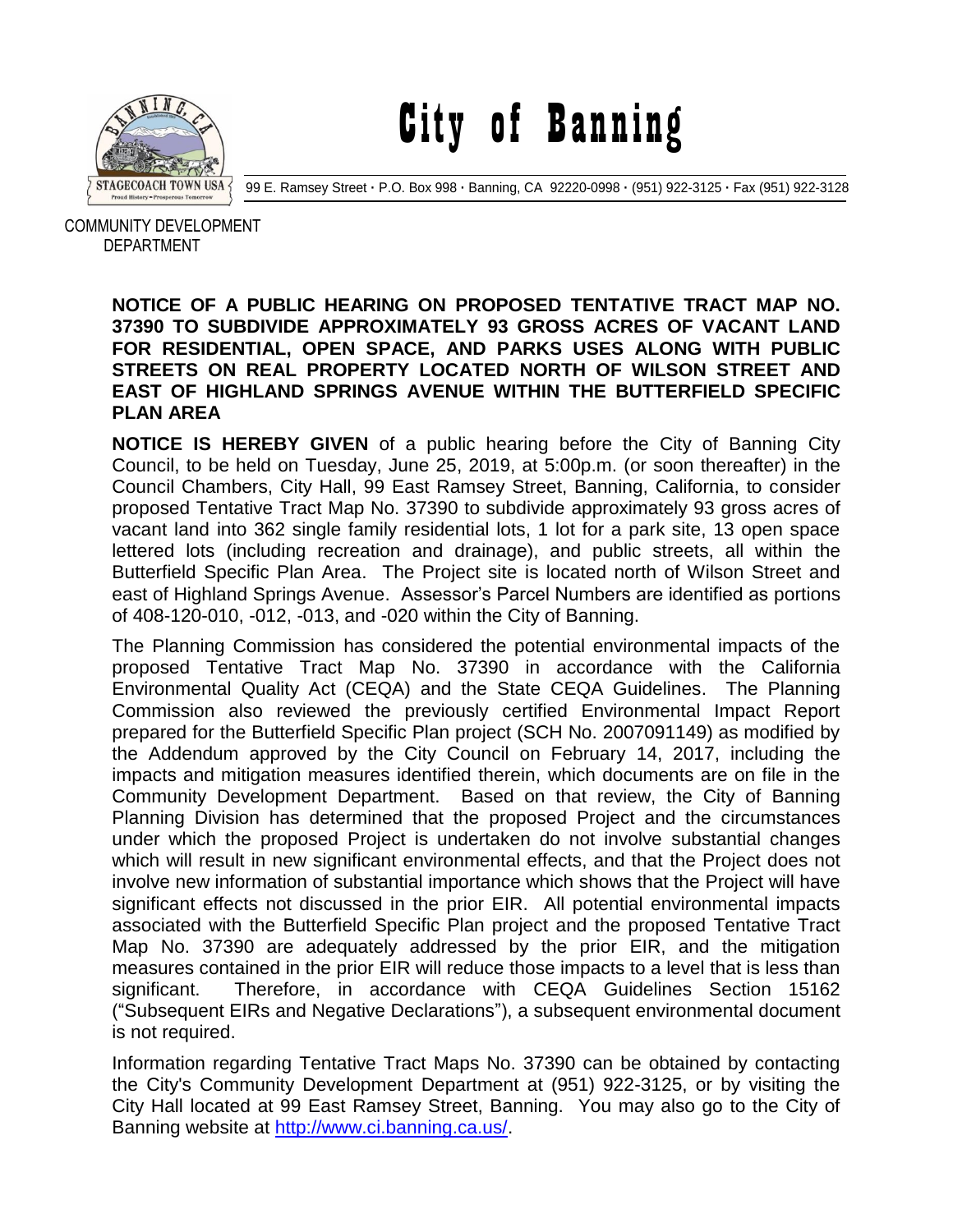All parties interested in speaking either in support of or in opposition of this item are invited to attend said hearing, or to send their written comments to the Community Development Department, City of Banning at P.O. Box 998, Banning, California, 92220. If you challenge the proposed Tentative Tract Map No. 37390 in court, you may be limited to raising only those issues you or someone else raised in written correspondence delivered to the Planning Commission at, or prior to, the public hearing, or, you or someone else raised at the public hearing described in this Notice (Cal. Gov. Code, § 65009).

BY ORDER OF THE COMMUNITY DEVELOPMENT DIRECTOR OF THE CITY OF BANNING, CALIFORNIA

Adam B. Rush, M.A., AICP **Dated:** June 11, 2019 Community Development Director **Publish: June 14, 2019**